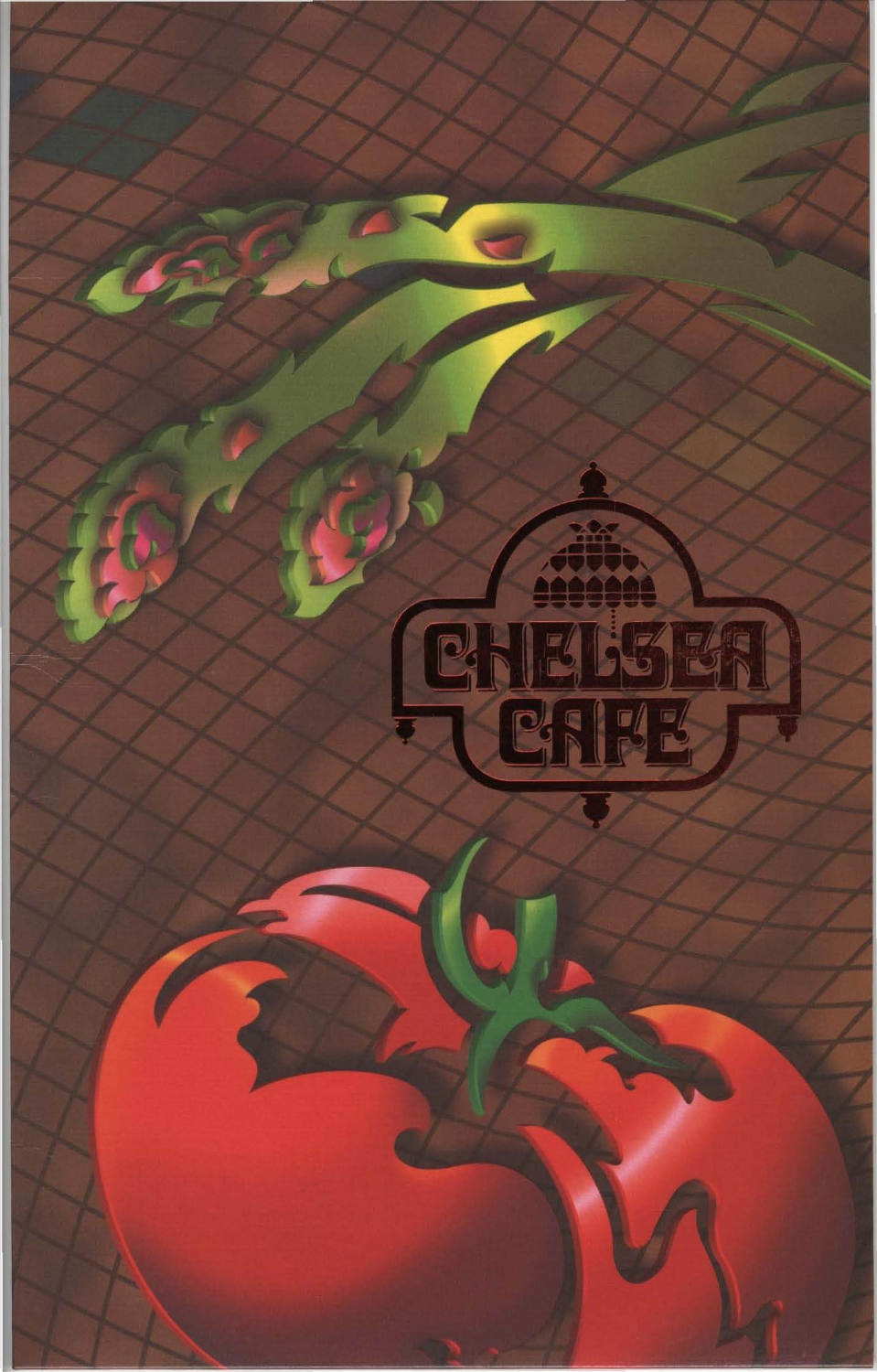## Soups & Appetizers

SOUP of the DAY 2.75 CLAM CHOWDER 2.05 ONION SOUP 3.25 SHRIMP COCKTAIL 6.05 NACHOS SUPREME 4.95 BBQ RIBS 4.95 CRAB CAKES with CAJUN REMOULADE 4.95 CHICKEN QUESADILLAS 5.25 CHICKEN WINGS with CELERY STICKS & BLEU CHEESE

 $6$  pieces  $4.25$  10 pieces  $6.75$ 

STUFFED POTATO SKINS 4.95 **GARLIC CHEESE BREAD 3.25** FRIED CALAMARI with ROASTED TOMATO COULIS 4.05

THE ONION LOAF Half Loaf 2.75 Full Loaf 3.95

### Salads

FRESH GARDEN SALAD 2.50 With Entree 1.45

UNBELIEVABLE FRUITS 6.95 With Cottage Cheese. (fat 17.3 gm., cholesterol 40 mg., sodium 194 mg.) NEPTUNE SALAD 8.95 Crabmeat, Tuna and Shrimp.

FRIED CAJUN CHICKEN SALAD 7.05 With Spicy Honey Mustard Dressing.

TRADITIONAL COBB SALAD 6.05

SHRIMP or CHICKEN CAESAR 8.05

ORIENTAL CHICKEN SALAD 7.50 With Sesame Orange Vinaigrette.

CHICKEN or BEEF FAJITA SALAD 7.25

PARADISE SALAD 5.75

Mixed Greens, Tomatoes, Artichokes, Cauliflower, Broccoli, Radishes and Olives tossed with Feta Cheese Vinaigrette. With Entree 2.05

## Sandwiches & Burgers

(Served with Pickle, With Fries, add 1.35)

OLD FASHIONED CLUB 5.05 Turkey Breast, Bacon and Swiss Cheese

♦ HERB MARINATED CHICKEN SANDWICH 6.05 (fat 14.2 gm., cholesterol 160 mg., sodium 255 mg.) CRAB MELT 7.95 On English Muffin with Melted Swiss. CROISSANTWICH 5.75 Smoked Turkey and Swiss Cheese. TUNA MELT 5.25 THE HOAGIE 5.95 Salami, Smoked Ham, Turkey and Provolone.

GYROS in PITA 5.95 With Alfalfa, Feta Cheese and Cucumber Dressing. PRIME RIB SANDWICH 8.50 With Sauteed Onion and Mushrooms. SUPER BURGER 4.50 Super Burger with Cheese 4.05 MEXICALI BURGER 6.25 On Flour Tortilla with Refried Beans and Cheddar. **CALIFORNIA BURGER 5.95** With Guacamole and Swiss. PARADISE BURGER 6.25 With Bacon, Mushrooms and Cheddar.

CANADIAN BURGER 6.25 With Canadian Bacon and Smoked Cheddar.

#### Side Orders

CURLY FRIES 1.35 **COTTAGE CHEESE 1.00** POTATO SALAD or COLE SLAW 1.00 FETTUCINI ALFREDO 1.95 STEAMED VEGETABLES 2.25 (fat 2.3 gm., cholesterol o mg., sodium 28.5 mg.)



SPECIALTY PAN PIZZAS

**SUPREME SUPER SUPREME** 9" Small (6 slices) 8.75 12" Medium (8 slices) 12.75 9" Small (6 slices) 9.95 12" Medium (8 slices) 13.95 PEPPERONI LOVERS® **MEAT LOVERS®** 9" Small (6 slices) 9.25 12" Medium (8 slices) 12.95 9" Small (6 slices) 9.50 12" Medium (8 slices) 12.95 **CREATE YOUR OWN PIZZA** 

Deluxe Cheese - 9" Small 6.95 12" Medium 8.95

Each Additional Topping or Extra Cheese - 9" Small .95 12" Medium 1.25 Toppings: Italian Sausage, Onions, Pepperoni, Beef Topping, Mushrooms, Ham, Pork Topping,

Black Olives, Green Peppers, Jalapeño Peppers and Bacon Pieces.

<sup>®</sup> Designates registered trademark of Pizza Hut, Inc. (No coupons please.)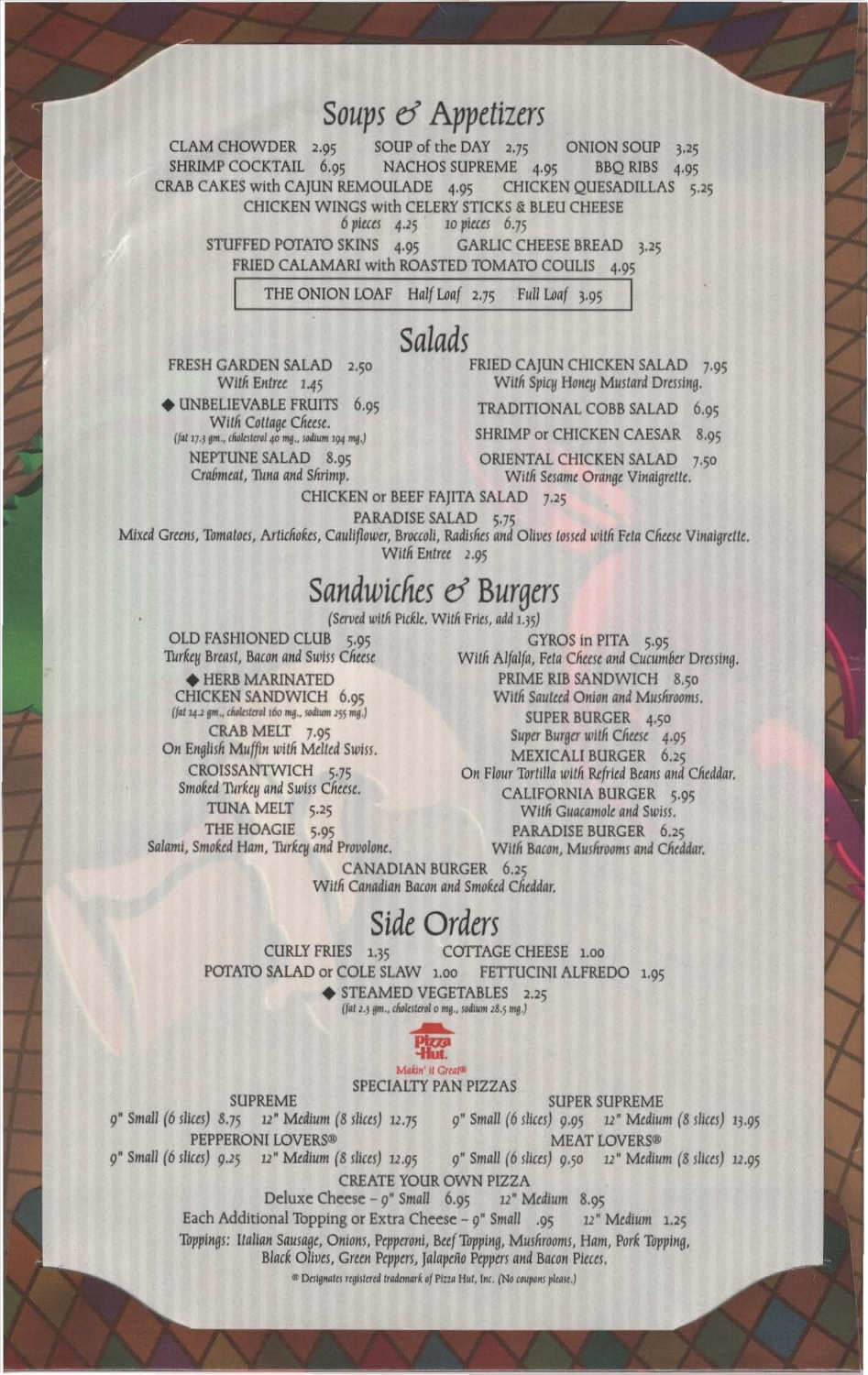## **Specialties**

Dinner Salad with Any Entree, add 1.45

PRIME RIB & BAKED POTATO 8 oz. 9.95 12. oz. 12.95 SMOKED BBQ CHICKEN 9.95 With Fries and Cole Slaw. **CHICKEN FRIED STEAK 8.05** With Mashed Potatoes and Gravy. SLICED SEARED TOP SIRLOIN 13.05

With Linguini and Peppercorn Sauce.

BBO RIBS 0.05 With Fries and Cole Slaw.

PRIME RIB & ONE DOZEN SHRIMP 16.95

SAUTEED RED SNAPPER 14.95 With Garlic Chive Sauce.

FRIED SHRIMP TEMPURA 11.95 With Fries and Cole Slaw.

SAUTEED CHICKEN BREAST 0.05 Over Creamy Spinach with Fettucini.

**CHICKEN or BEEF FAJITAS** or COMBINATION 8.95 With Refried Beans, Tortillas and Condiments.

SEAFOOD FAJITAS 10.95 With Shrimp, Swordfish, Salmon and Condiments.

# From the Grill

GRILLED NEW YORK STEAK 17.95

**GRILLED SALMON** with DILL SAUCE 14.95 (fat 42.4 gm., cholesterol 119 mg., sodium, 200 mg.)

◆ CHARBROILED CHICKEN with SPICED SALSA 10.05 (fat 13.2 gm., cholesterol 160 mg., sodium 250 mg.)

◆ GRILLED SWORDFISH with VEGETABLE RELISH 15.05 (fat 11.4 gm., cholesterol 111.4 mg., sodium 257 mg.)

## Contemporary Cuisine

**STARTERS** 

California Field Greens 3.95 With Warm Goat Cheese and Cabernet Vinaigrette.

Alaska Salmon Cake 4.75 With Mesclun Greens, Fresh Tomato and Herb Relish.

Black Bean Soup with Corn Bisque 3.95 President Clinton's favorite as served by our Corporate Chef at the Martha's Vineyard Summer White House.

#### **ENTREES**

Mixed Seafood Grille 16.95 Alaska Salmon, Halibut and Tiger Prawns served with a Medley of Fresh Fall Roasted Vegetables and Garlic Mashed Potatoes.

Pork Grille 14.95 Pork Rib Chop and Smoked Chop accompanied by Garlic Mashed Potatoes and Braised Red Cabbage.

Pan Roasted Alaska Salmon 15.50 Green Beans with a Mustard Vinaigrette and Polenta.

**DESSERT** 

Blueberry Crisp 3.95 Fresh Blueberries baked in a Crisp Crumb Crust, served with Ben and Jerry's Ice Cream.

A FULL DINNER 19.95

Includes Choice of One Starter, Entree, our New International Bread, including Focaccia, Walnut Bread, Hot Sourdough and Italian Bread Sticks and Choice of Blueberry Crisp or Ice Cream.

|                                | <b>Glass</b>                       | <b>Bottle</b> |                               | Glass | Bottle |
|--------------------------------|------------------------------------|---------------|-------------------------------|-------|--------|
| Meridian Vineyards Pinot Noir  |                                    |               | Beringer Vineyards Fume Blanc |       |        |
| (Santa Barbara County 1991/92) | 4.95                               | 21.95         | (Napa Valley 1991)            | 3.05  | 10.95  |
| Meridian Vineyards Chardonnay  | Beringer Vineyards White Zinfandel |               |                               |       |        |
| (Santa Barbara County 1991/92) | 4.95                               | 19.95         | (North Coast 1993/94)         | 3.50  | 12.95  |

#### ◆ HEALTHY ALTERNATIVES ◆

We have set the pace with our Healthy Alternatives menu program. We are committed to offering fresh fruits, steamed vegetables, decaffeinated beverages, whole grain breads, margarine and low cholesterol dressings and condiments. Selected items on our menu are prepared with your health in mind and are identified with a ( $\blacklozenge$ ). Calculations of fat, cholesterol and sodium are based on approximate averages and should not be used to calculate or adhere to specific dietary quidelines.